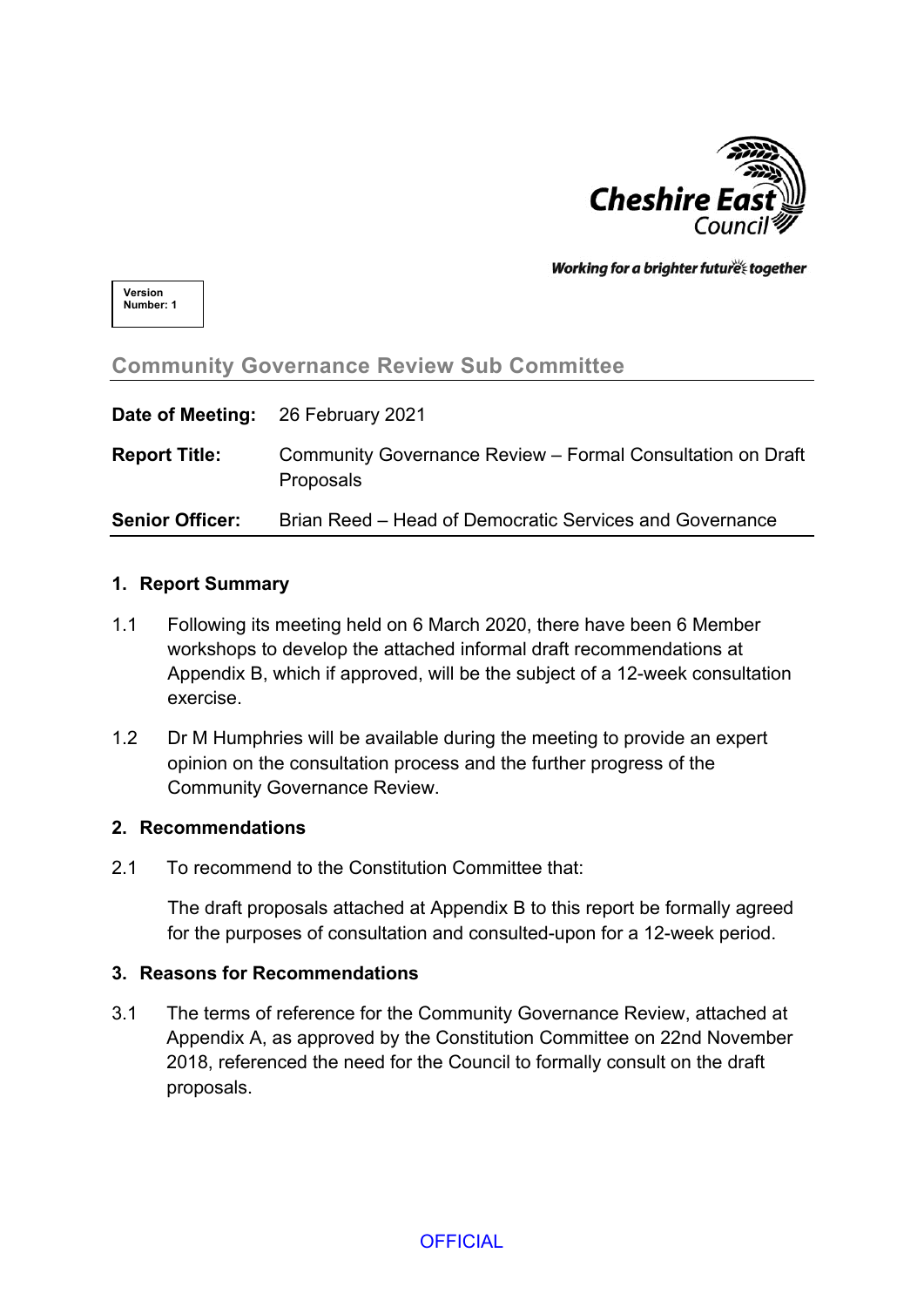## **4. Other Options Considered**

4.1 No other options have been considered, as there is a statutory duty to consult electors and others during the CGR process as detailed in Section 93 of the Local Government and Public Involvement in Health Act 2007.

## **5. Background**

5.1 At its meeting held on 20 September 2018, the Constitution Committee resolved that :

 a Borough-wide review of the governance arrangements of all of the Borough's town and parish councils be undertaken, commencing as soon as reasonably practicable after the 2019 all-out elections, and concluding well in advance of the May 2023 elections;

 a sub-committee of the Committee be appointed to conduct the review, working with an officer working group, and make appropriate recommendations to the Constitution Committee for decision; and

 the sub-committee comprise representatives of all of the Council's political groups, on the basis of relevant proportionality drawn from the Constitution Committee, provided that the Liberal Democrat Group representative shall be nominated by its Group Leader.

- 5.2 Following that meeting, a Community Governance Review Sub Committee was established, which agreed the terms of reference, as set out in Appendix A. These were subsequently approved by the Constitution Committee.
- 5.3 The terms of reference for the Community Governance Review, referenced the need for the Council to publish its plan for consultation during the review, including the receipt of submissions to assist in the preparation of draft proposals.
- 5.4 A pre-consultation survey was initiated on the 28th October 2019, which invited any person or body interested in the review to provide a response to a survey. The survey itself was "live" for a period of 14 weeks. Having formally closed on the 31st January 2020, the Council received submissions from:

| Individuals                                | 201 |
|--------------------------------------------|-----|
| On behalf of a town/parish council         | 56  |
| As an elected ward councillor              | -11 |
| On behalf of a group, organisation or club | 6   |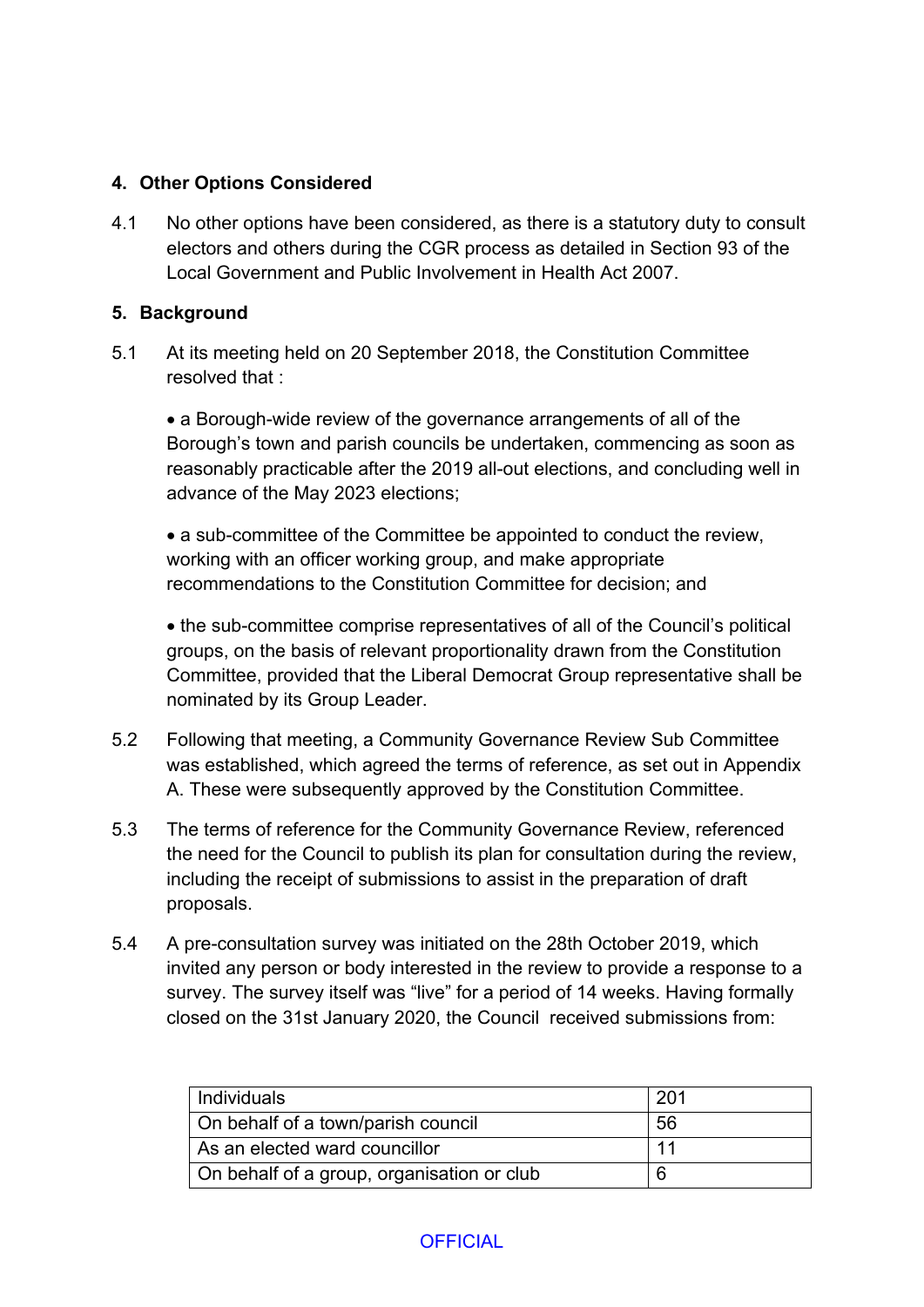| As a former elected ward councillor |     |
|-------------------------------------|-----|
| On behalf of a local business       |     |
| Total                               | 276 |

- 5.5 At its meeting held on 6 March 2020, the Sub-Committee considered the pre consultation survey responses and the next steps for the review, and resolved that the pre-consultation survey responses be received and the initiation of the development of the Council's proposals for all parish ward boundaries be approved. Since that meeting, 6 Member workshops have taken place to develop the draft proposals for consultation.
	- 5.6 At those workshops, Members gave informal consideration to the following data:
		- Electorate numbers taken from the 2019 electoral register;
		- The number of councillor seats representing each ward;
		- Wards where the respective town/parish council have requested a review within the last 2 years or so;
		- Electorate growth forecasts up to 2025 (the period advised by the Local Government Boundary Commission for England);
		- Pre-consultation survey submissions;
		- Known concerns expressed by parishes;
		- Wards with significant variances to the average population density and/or councillor ratios;
		- Local plan developments;
		- Known built-environment changes.
	- 5.7 As previously reported, the review is being conducted in four phases:
		- Stage 1 Data gathering and identification of points of focus and a preconsultation engagement, where initial submissions are invited (completed).
		- Stage 2 Consideration of submissions received and draft recommendations are prepared (completed).
		- Stage 3 Formal 12 week consultation on published draft recommendations (current stage for consideration).
		- Stage 4 Adjust draft recommendations accordingly, with final recommendations being prepared to seek approval via Full Council (Autumn 2021).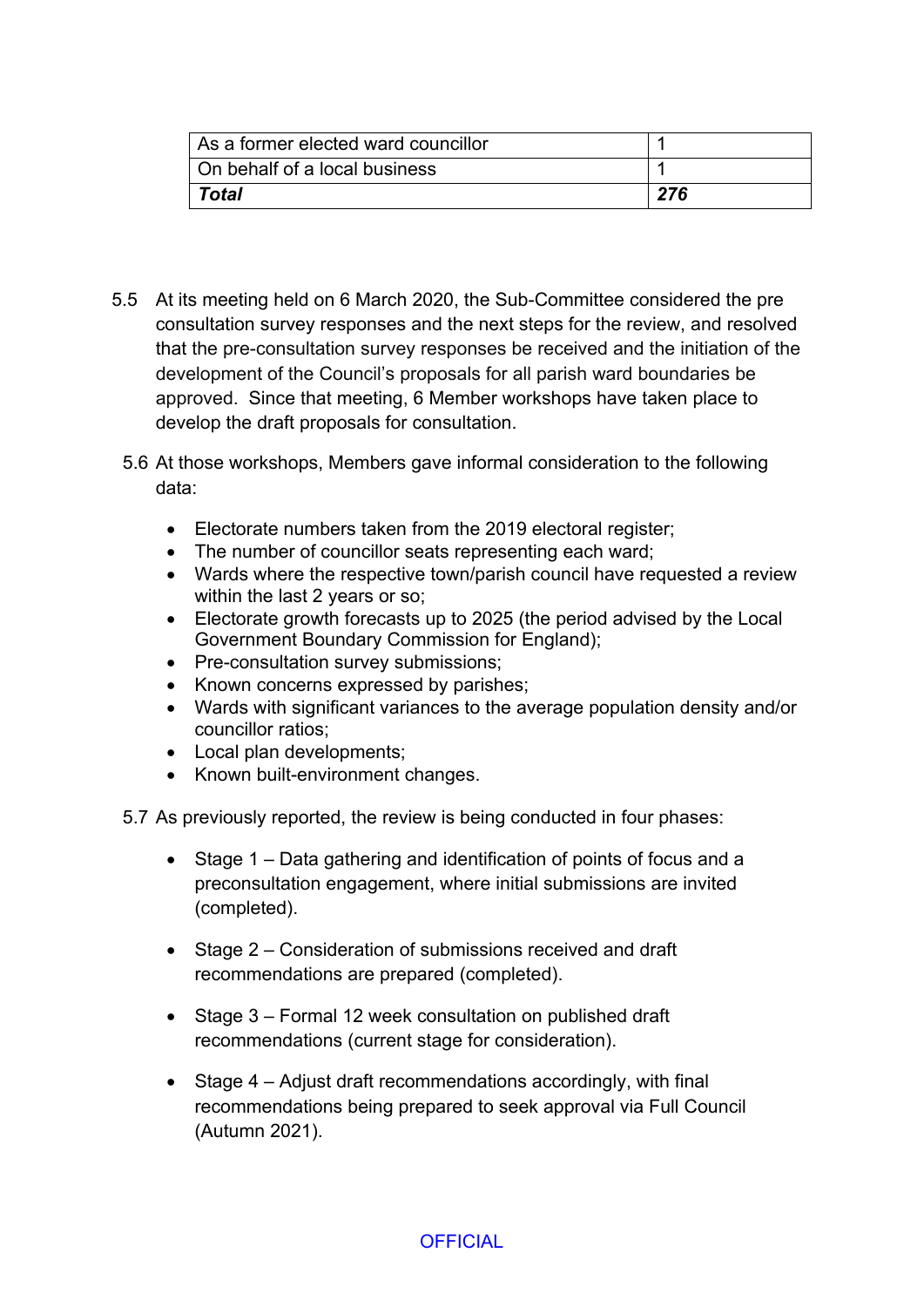- Review Closure Publish final recommendations, amend/update relevant records and, if appropriate, undertake a resolution to make a reorganisation order (Autumn onwards, to be concluded well in advance of the May 2023 elections).
- 5.7 The Sub-Committee is now requested to;
	- 1. Give formal consideration to the informal deliberations and conclusions of the Member workshops, and determine the consultation proposals based upon the content set out in Appendix B to this report; and
	- 2. Recommend to the Constitution Committee that a formal 12 week consultation exercise on those draft proposals commence (stage 3, as outlined above).

#### **6. Implications of the Recommendations**

#### **6.1.Legal Implications**

6.1.1 The general powers of Cheshire East Borough Council as a Principal Council to conduct a Community Governance Review of its area (CGR) are contained in Section 82 of the Local Government and Public Involvement in Health Act 2007 (the 2007 Act).

6.1.2 Section 93 of the 2007 Act sets out the duties with which the Principal Council must comply when undertaking a CGR, including the duty to consult electors and others during the CGR process The cornerstone principles of the CGR are contained in Section 93(4) and require the principal council to have regard to the need to secure that community governance within the area under review reflects the identities and interests of the community in that area, and is effective and convenient.

6.1.3 Section 100 of the 2007 Act requires principal councils to have regard to guidance issued by the Secretary of State for Housing, Communities and Local Government (formerly the Department for Communities and Local Government) and the Local Government Boundary Commission for England.

6.1.4. Section 81 of the 2007 Act requires the principal council to draw up and publish the terms of reference for the review which are attached at Appendix A to this report

6.1.5 Sections 87 to 91 of the 2007 Act set out the recommendations arising from the CGR. The principal council is required to make recommendations as to:

a) whether a new parish or parishes should be constituted

b) whether existing parishes should or should not be abolished or whether the area of existing parishes should be altered or

c) what the electoral arrangements for new or existing parishes, which are to have parish councils, should be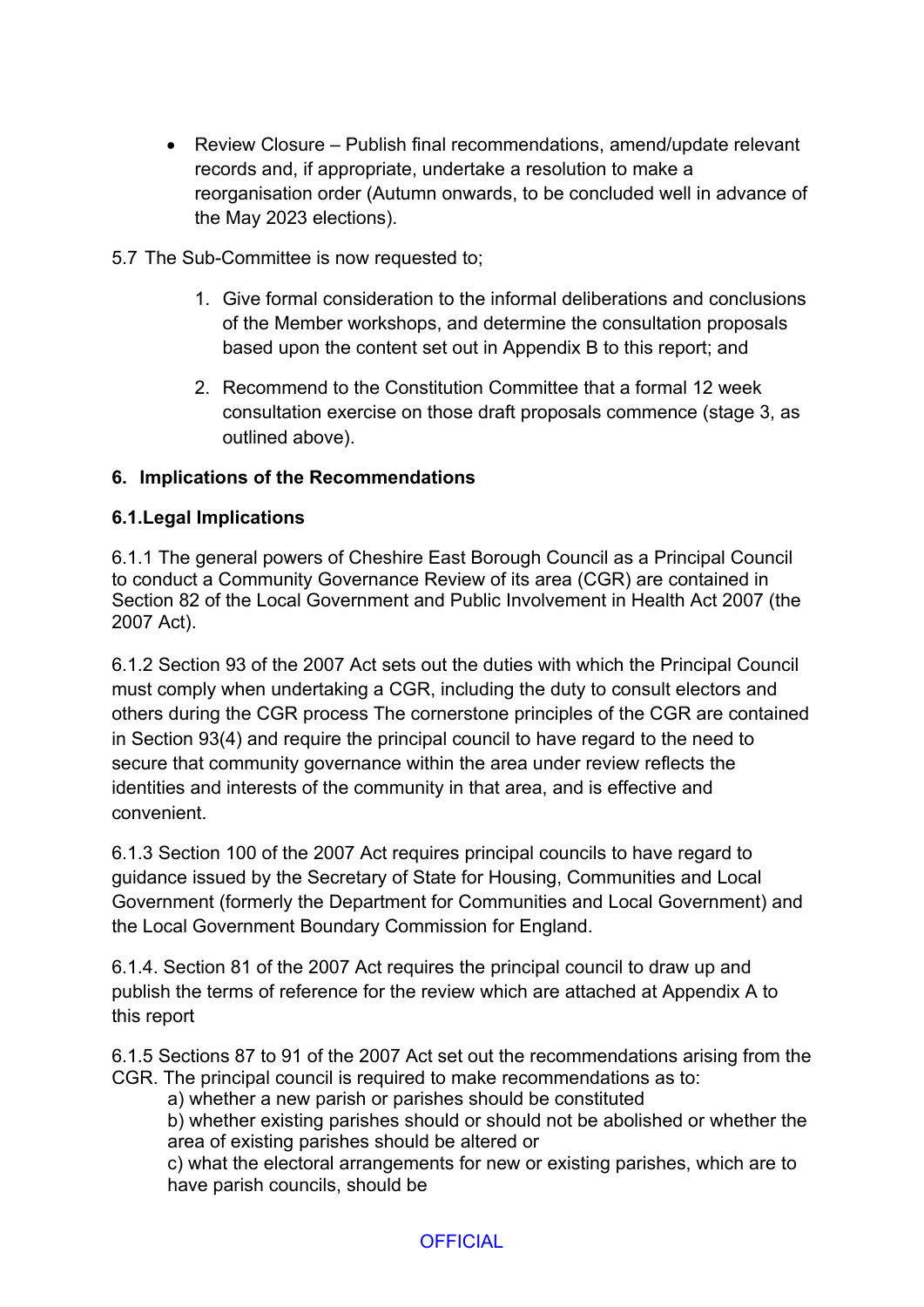In addition, the principal council has a discretion to also make recommendations about:

d) the grouping or degrouping of parishes

e) adding parishes to an existing group of parishes or

f) making related alterations to the boundaries of a principal councils' electoral areas

## **6.2.Finance Implications**

6.2.1. There would appear to be no direct financial implications for this Council, which can be identified at this stage. There will be financial implications for town and parish councils, which they will consider when making representations in response to the formal consultation.

## **6.3.Policy Implications**

6.3.1. There are no direct policy implications.

## **6.4.Equality Implications**

6.4.1. There would appear to be no direct equality implications for this Council, which can be identified at this stage.

## **6.5. Human Resources Implications**

6.5.1. There are no direct HR implications.

## **6.6. Risk Management Implications**

6.6.1. Accepting the closure of the period of pre-consultation and the progression to proposal-development is a necessary step to progressing the review and so any delay will have implications to the overall timetable.

## **6.7. Rural Communities Implications**

6.7.1. Any rural community implications will be known during the development of the proposals, when changes to boundaries are considered, which will therefore be considered at the decision-making stage.

## **6.8. Implications for Children & Young People/Cared for Children**

6.8.1. There are no direct implications for children and young people.

## **6.9.Public Health Implications**

6.9.1. There are no direct implications for public health.

## **6.10. Climate Change Implications**